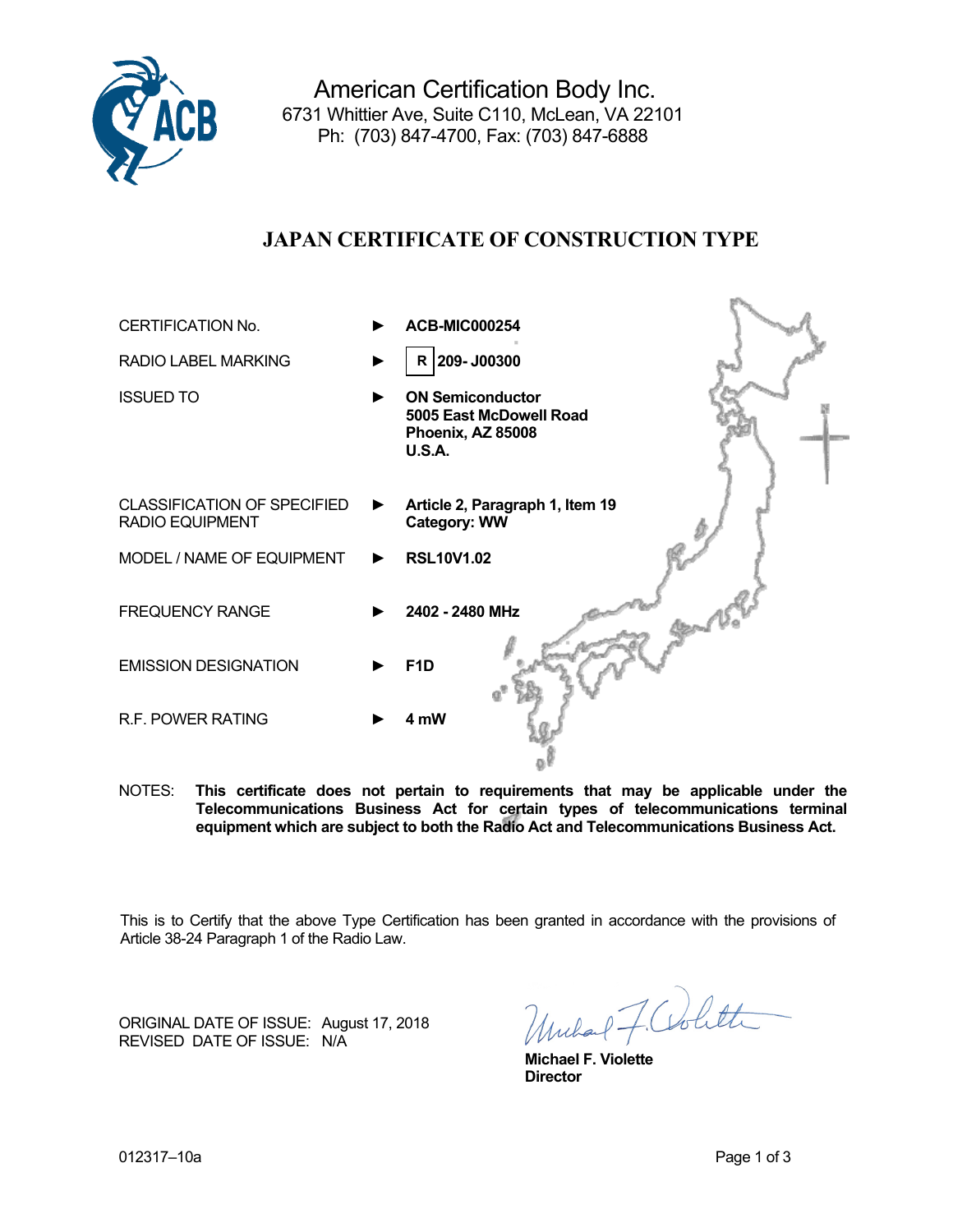CANA

## **JAPAN CERTIFICATE OF CONSTRUCTION TYPE (ANNEX 1)**

Í

CERTIFICATION No. **► ACB-MIC000254** 

RADIO LABEL MARKING **► 209- J00300 R** 

## **Technical Features and Characteristics**

The equipment includes the following features and characteristics:

| Frequency range (MHz) | <b>Communication protocol</b> | Rated antenna power (mW) | <b>Emission designation</b> |
|-----------------------|-------------------------------|--------------------------|-----------------------------|
| 2402 - 2480           | <b>GFSK</b>                   |                          | F1D                         |

The following antennas are certified for use in combination with the equipment:

| <b>Frequency range (MHz)</b> | <b>Type</b> | <b>Model</b> | Peak gain (dBi) | <b>Manufacturer</b> |
|------------------------------|-------------|--------------|-----------------|---------------------|
| 2402 - 2480                  | race        |              | U.J             | ON Semiconductor    |

ORIGINAL DATE OF ISSUE:August 17, 2018 REVISED DATE OF ISSUE:N/A